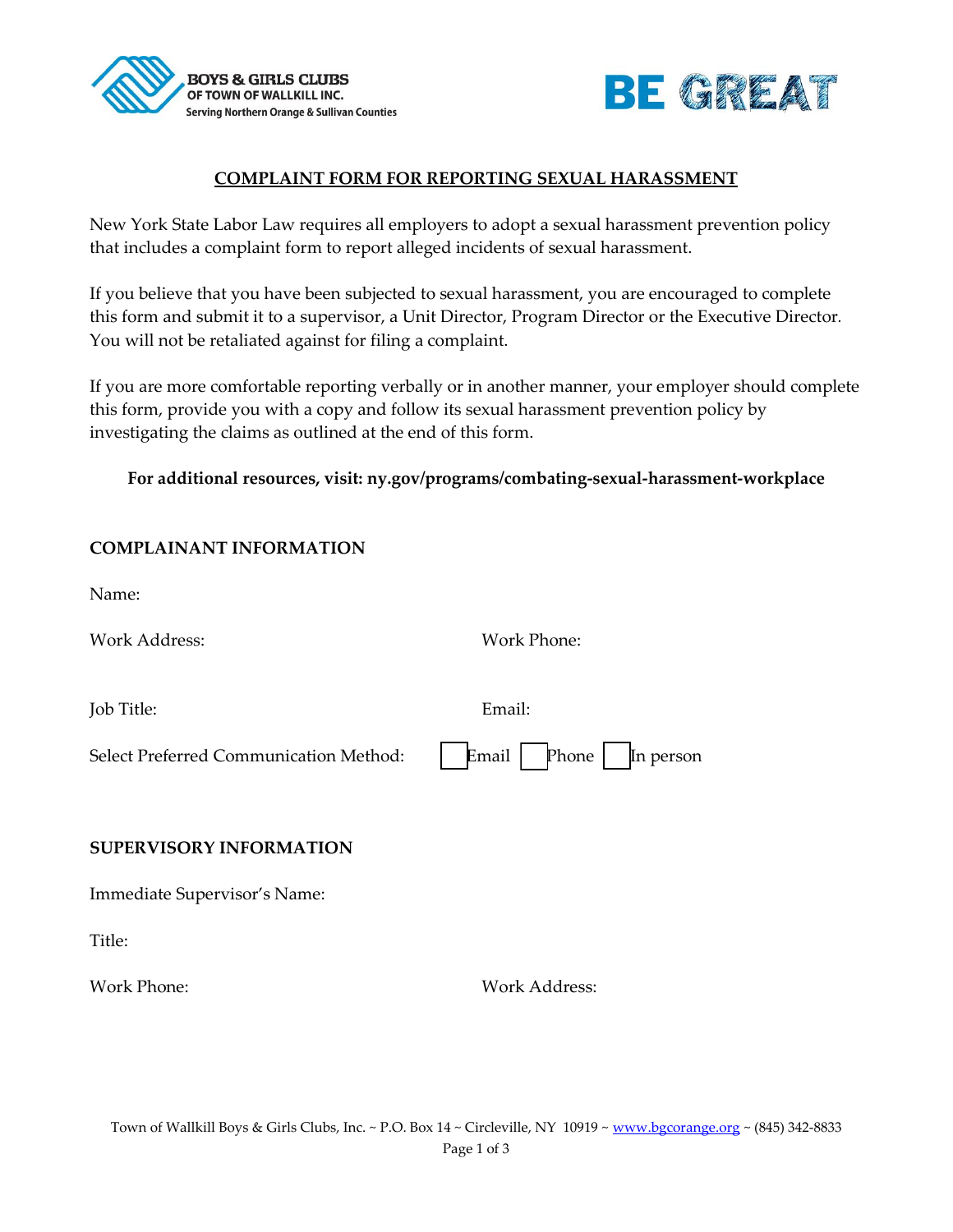



## **COMPLAINT INFORMATION**

1. Your complaint of Sexual Harassment is made about:

| Name:                                                               |             | Title: |  |  |
|---------------------------------------------------------------------|-------------|--------|--|--|
| Work Address:                                                       | Work Phone: |        |  |  |
| Relationship to you:   Supervisor   Subordinate   Co-Worker   Dther |             |        |  |  |

- 2. Please describe what happened and how it is affecting you and your work. Please use additional sheets of paper if necessary and attach any relevant documents or evidence.
- 3. Date(s) sexual harassment occurred:

| Is the sexual harassment continuing? $\log_{10}$ No |  |  |
|-----------------------------------------------------|--|--|
|-----------------------------------------------------|--|--|

4. Please list the name and contact information of any witnesses or individuals who may have information related to your complaint:

*The last question is optional, but may help the investigation.*

5. Have you previously complained or provided information (verbal or written) about related incidents? If yes, when and to whom did you complain or provide information?

If you have retained legal counsel and would like us to work with them, please provide their contact information.

*Signature: \_\_\_\_\_\_\_\_\_\_\_\_\_\_\_\_\_\_\_\_\_\_\_\_\_\_\_\_\_\_\_\_\_\_ Date: \_\_\_\_\_\_\_\_\_\_\_\_\_\_\_\_\_\_*

Town of Wallkill Boys & Girls Clubs, Inc. ~ P.O. Box 14 ~ Circleville, NY 10919 [~ www.bgcorange.org](http://www.bgcorange.org/) ~ (845) 342-8833